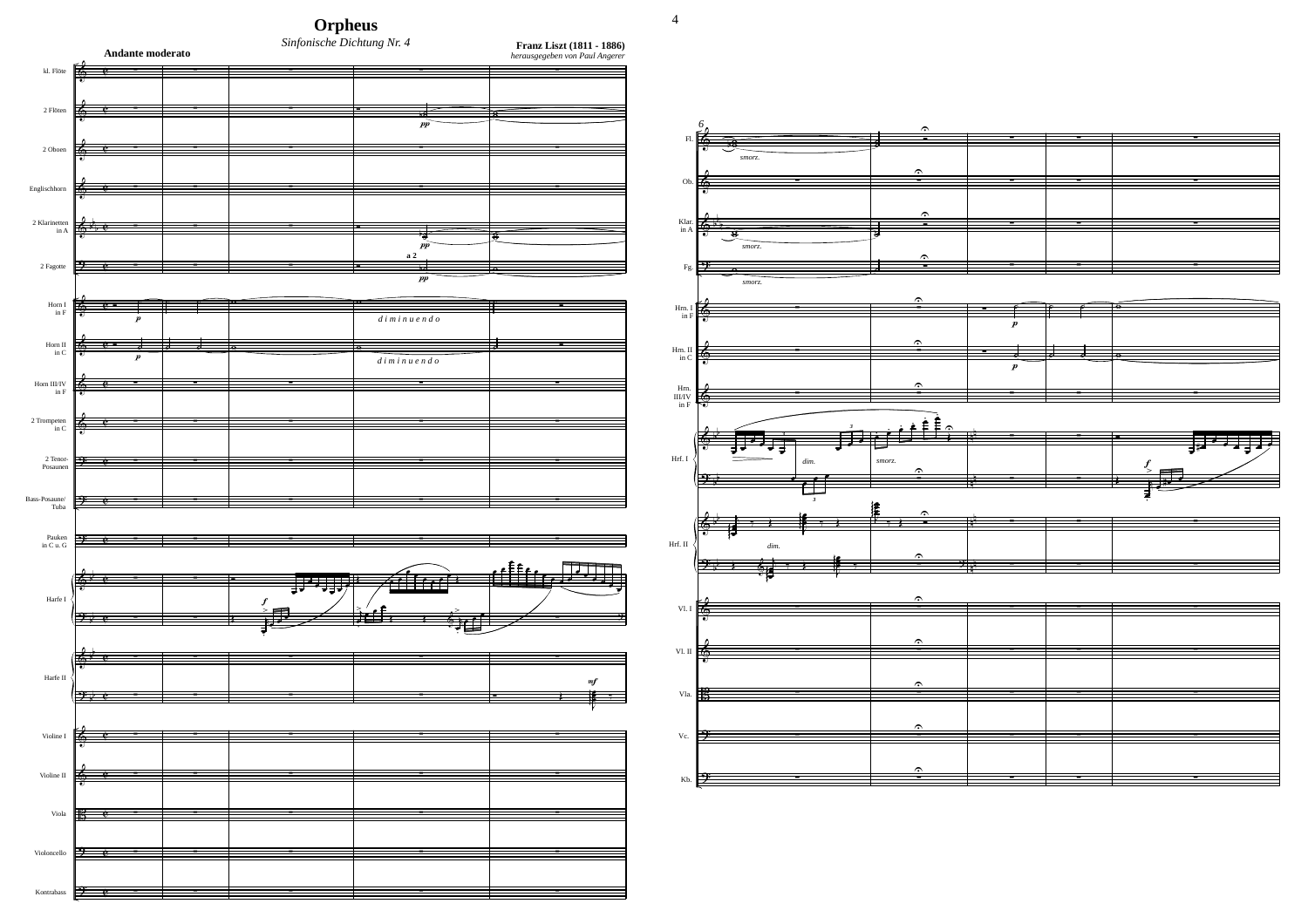

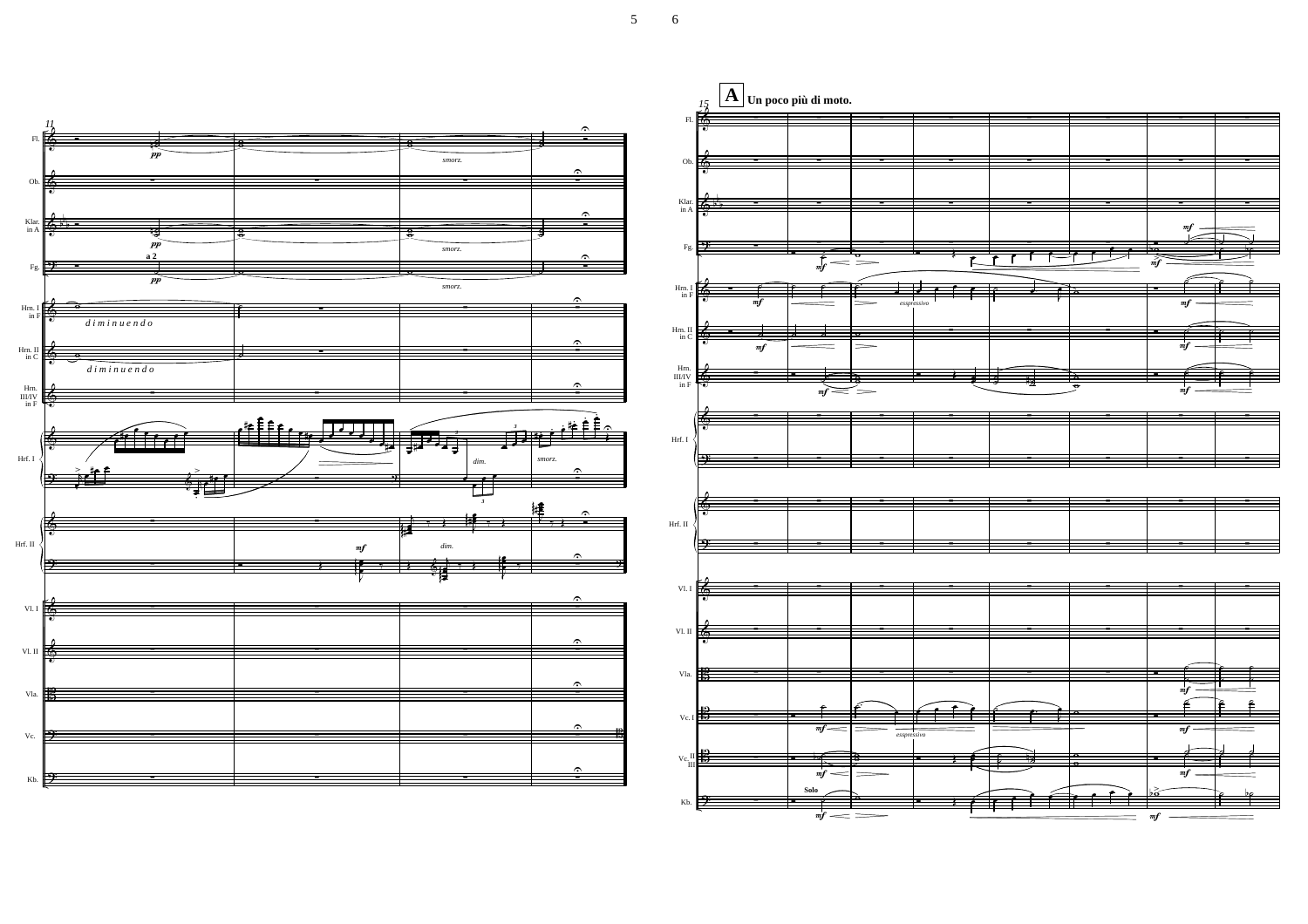78

> œŒ

> œŒ

> œŒ

> œŒ

> œŒ

> œŒ

> œŒ

Œ